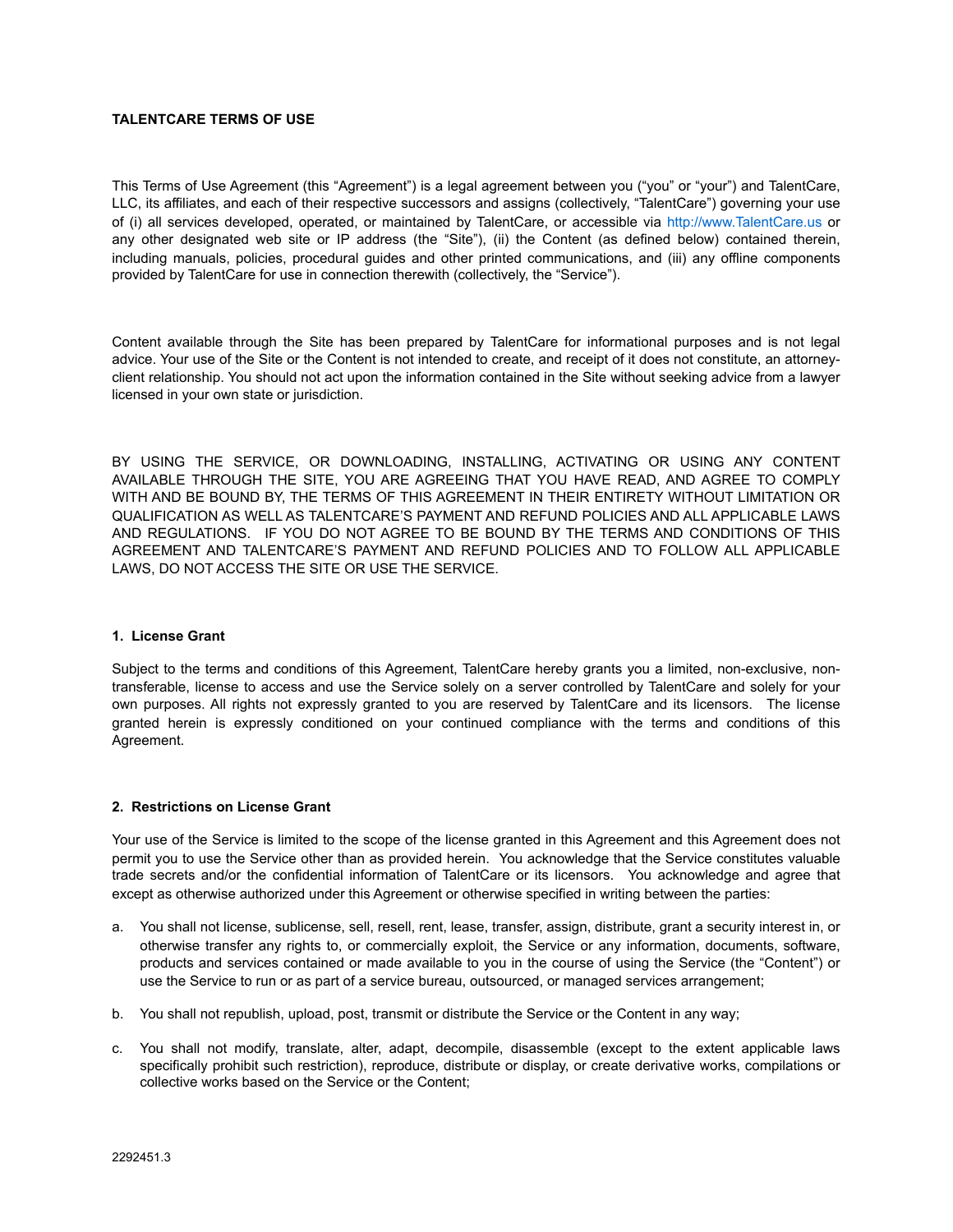- d. You shall not provide, any Protected Health Information ("PHI") as that term is defined in the Health Insurance Portability and Accountability Act of 1996 ("HIPAA") or Sensitive Personal Information ("SPI") consisting of date of birth, social security number, driver's license or other state-issued identification number, or financial account information into or through the Service;
- e. You shall not knowingly or negligently permit other individuals or entities to use or copy the Service, or create Internet "links" to the Service or "frame" or "mirror" the Service on any other server or wireless or Internet-based device;
- f. You shall not access the Service to (a) build a competitive product or service, (b) build a product using similar ideas, features, functions or graphics of the Service, (c) copy any ideas, features, functions or graphics of the Service, (d) monitor its availability, performance or functionality, or (e) for any other benchmarking or competitive purposes;
- g. You shall not access the Service if you sell or provide any service, software, or product that may compete with TalentCare's services, software, or products (a "Competitor");
- h. You shall not attempt to use or gain unauthorized access to data, accounts, hosts, systems or networks of TalentCare or any of its customers or suppliers, or those of any other party; breach the security of another user or system, or attempt to circumvent the user authentication or security of any host, network, or account, including, without limitation, accessing data not intended for you or logging into or making use of a server or account you are not expressly authorized to access;
- i. You shall not attempt to probe, scan or test the vulnerability of a system, account or network of TalentCare or any of its customers or suppliers, any TalentCare product or service, or those of any other party;
- j. You shall not interfere, or any attempt to interfere, with service to any user, host or network including, without limitation, mail-bombing, flooding, and attempting to deliberately overload the system or distribute programs that "crack," or make unauthorized changes to, the software;
- k. You shall not forge any TCP-IP packet header or any part of any header information, falsify, alter or remove address information or other modification of e-mail headers; collect responses from unsolicited bulk messages, falsify references to TalentCare or the Service, by name or other identifier, in messages; impersonate any person or entity, engage in sender address falsification, forge anyone else's digital or manual signature, or perform any other similar fraudulent activity;
- l. You shall not restrict, inhibit, or otherwise interfere with the ability of any other person, regardless of intent, purpose or knowledge, to use or enjoy the Service (except for tools for safety and security functions), including, without limitation, posting or transmitting any information or software which contains a worm, virus, or other harmful feature, or generating levels of traffic sufficient to impede others' ability to use, send, or retrieve information;
- m. You shall not restrict, inhibit, interfere with, or otherwise disrupt or cause a performance degradation, regardless of intent, purpose or knowledge, to the Service or any TalentCare (or TalentCare supplier) host, server, backbone network, node or service, or otherwise cause a performance degradation to any TalentCare (or TalentCare supplier) facilities used to deliver the Service;
- n. You shall not create or use any program, tags, markers, bots, mousetraps, highjackers or other similar computer routines or sub-routines to automatically access or manipulate the Service; and
- o. You shall not knowingly use the Service to: (i) send spam or otherwise duplicative or unsolicited messages in violation of applicable laws; or (ii) send or store infringing, obscene, threatening, libelous, or otherwise unlawful or tortious material, including material harmful to children or violative of third party privacy rights.

Because of the difficulty associated with quantifying damages, in addition to any other damages to which TalentCare may be entitled, if actual damages cannot be reasonably calculated then you agree to pay TalentCare liquidated damages of \$250 for each violation of this Section 2 or the maximum liquidated damages permitted under law,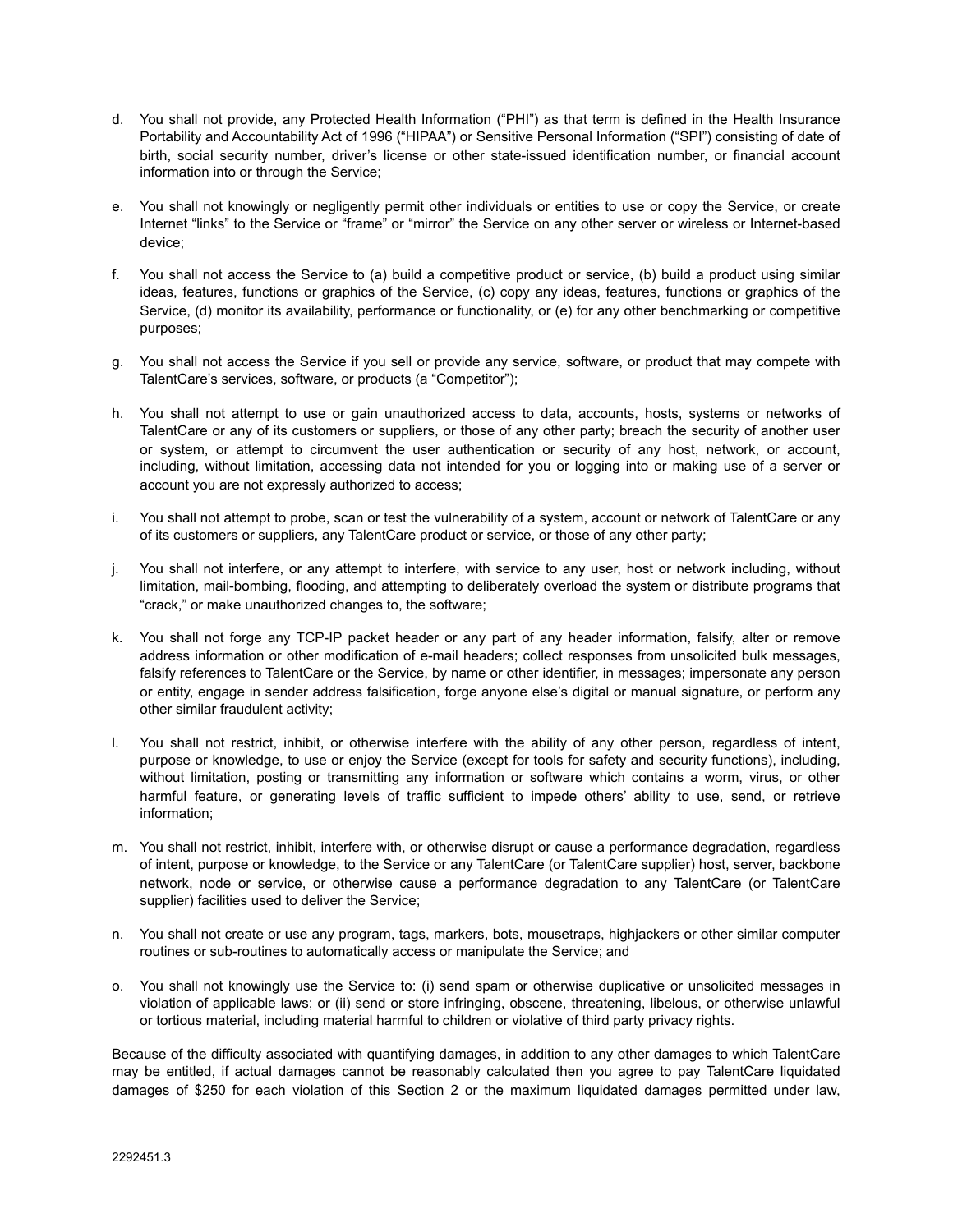whichever is greater; otherwise you agree to pay TalentCare's actual damages, to the extent such actual damages can be reasonably calculated.

### **3. Your Obligations**

You shall abide by all applicable local, state, national and foreign laws, treaties and regulations in connection with your use of the Service, including those related to data privacy, international communications and the transmission of technical or personal data. You are also solely and exclusively responsible for providing and maintaining all computer hardware, telephone and other equipment necessary to operate the licensed Service and the internet service required to access the Service over the Internet. TalentCare shall have no responsibility for the procurement, operation or compatibility of your hardware or capabilities of your internet service provider.

#### **4. Account Access**

Where use of the Service is contingent on accessing an "account" and/or inserting a "user-identification" and/or "password", you agree that you will be solely responsible for the user-ids and passwords that are provided to you (as such passwords may be changed from time to time in accordance with features of the Service) to log-in to the password protected Service. If non-authorized individuals have access to your systems or to your users' user-id and password, they may be able to use the Service. You and your users shall keep any correspondence you receive relating to or through the use of the Service (including, but not limited to, your user-id, passwords, and other registration or sign-in information) confidential and in a safe place and not disclose it to any third party. You will be responsible and liable for all communications and actions that take place through the use of your user-ids, including without limitation, any actions that occur without your authorization. Accordingly, it is your responsibility to take appropriate actions immediately if any password has been stolen, leaked, compromised or otherwise used without proper consent. You shall: (i) notify TalentCare immediately of any unauthorized use of any password or account or any other known or suspected breach of security; (ii) report to TalentCare immediately and use reasonable efforts to stop immediately any copying or distribution of Content that is known or suspected by you; (iii) notify TalentCare when you no longer require access to the Service; and (v) keep all of your profile information current.

#### **5. Account Information and Data.**

In connection with your use of the Service, it may be necessary for TalentCare to obtain, receive or collect data or information, including system-specific data or information, from you as part of the Service. In such cases, you hereby grant TalentCare a non-exclusive, worldwide, royalty-free, perpetual, non-revocable license under your copyrights and other intellectual property rights, if any, in all material and content provided to TalentCare to compile, use, distribute, display, store, process, reproduce, and create derivative works from such material and content, including without limitation comparative data sets, statistical analyses, reports and related services utilizing aggregated data derived from data obtained from you, other TalentCare customers and other sources, in any and all media and display in any manner and on any TalentCare property to the extent necessary to provide the Service to you and as a service to its customers and future customers and in the development of products and services (the "Data"). You also grant TalentCare the right to copy and maintain such material and content on TalentCare's servers (or the servers of its suppliers) during the term of this Agreement.

#### **6. Privacy**

During your use of the Site, we may collect certain contact Information from you, such as your name and your email address. We may use this information to: (i) send you requested information; (ii) respond to customer service requests; (iii) send you a newsletter or other marketing communications; (iv) respond to your questions and concerns;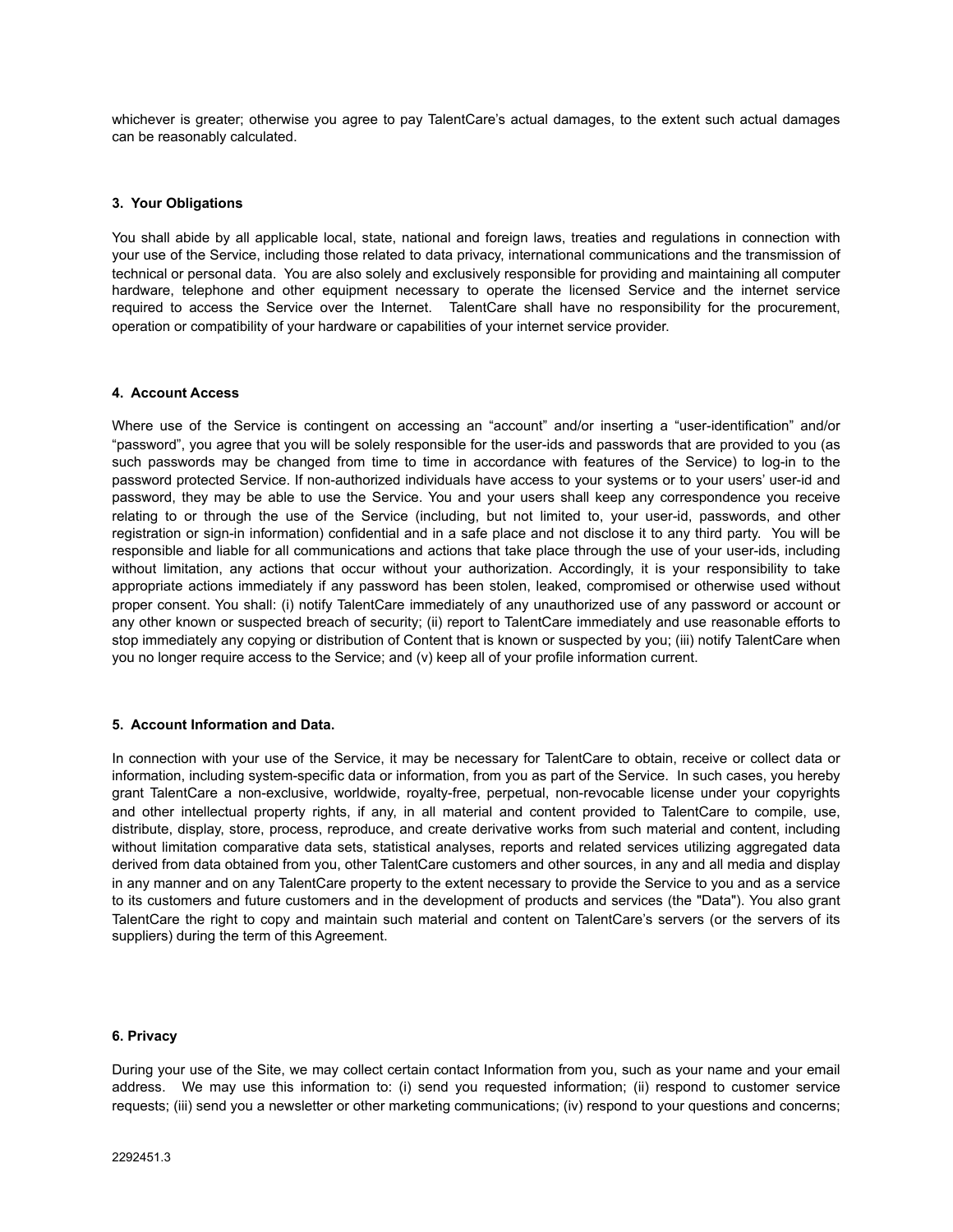(v) improve our web site and marketing efforts and otherwise assess the needs of our business; and (vi) conduct research and analysis. We may also disclose your personal information: (a) as required by law such as to comply with a subpoena or similar legal process; (b) when we believe in good faith that disclosure is necessary to protect our rights, protect your safety or the safety of others, investigate fraud, or respond to a government request; or (c) if TalentCare is involved in a merger, acquisition, or sale of all or a portion of its assets. If you do not wish to receive marketing information from us, you may follow the unsubscribe instructions included in the emails you receive. We may provide your personal information to companies that provide services to help us with our business activities such as offering customer service or email service delivery.

# **7. Intellectual Property Ownership**

All right, title and interest in the Service and the Site, including technology and trade secrets embodied therein and any Content or developments created or provided in connection with or related to the Service and the Site, including all copyrights, patents, trade secrets, trade dress and other proprietary rights, and any derivative works thereof, shall belong solely and exclusively to TalentCare or its licensors, and you shall have no rights whatsoever in any of the foregoing. You acknowledge that the Service constitutes a valuable trade secret and/or is the confidential information of TalentCare or its licensors. Nothing in this Agreement or otherwise will be deemed to grant to you an ownership interest in the Service, in whole or in part. All Content and materials included as part of the Service, such as text, graphics, logos, button icons, images, audio clips, information, data, forms, photographs, graphs, videos, typefaces, graphics, music, sounds, and other material, and software (the "Works") are the property of TalentCare or its content suppliers and is protected by copyrights, trademarks, trade secrets, or other proprietary rights and these rights are valid and protected in all forms, media and technologies existing now or hereinafter developed. All Works are copyrighted as individual works and as a collective work under the U.S. copyright laws (17 U.S.C. Section 101, et. seq.) and international treaty provisions, and TalentCare owns a copyright in the selection, coordination, arrangement and enhancement thereof. You may not modify, remove, delete, augment, add to, publish, transmit, adapt, translate, participate in the transfer or sale of, create derivative works from, or in any way exploit any of the Works, in whole or in part. Any use other than as contemplated herein, including the reproduction, modification, distribution, transmission, adaptations, translation, republication, display, or performance, of the Works, except as specifically permitted herein, is strictly prohibited. You understand and acknowledge that unauthorized disclosure, use or copying of the proprietary products and services provided pursuant to this Agreement may cause TalentCare and its licensors irreparable injury, which may not be remedied at law, and you agree that TalentCare and its licensors' remedies for breach of this Agreement may be in equity by way of injunctive or other equitable relief.

## **8. Trademarks**

The TALENTCARE name and logo and all other related names, design marks, product names, feature names and related logos are trademarks of TalentCare and may not be used, copied or imitated, in whole or in part, without the express prior written permission of TalentCare. In addition, the look and feel of the Service (including all page headers, custom graphics, button icons, and scripts) constitutes the service mark, trademark and/or trade dress of TalentCare and may not be copied imitated or used, in whole or in part, without the express prior written permission of TalentCare.

## **9. Term; Termination; Suspension of Service**

The term of this Agreement commences on your first use of the Service and continues through any subsequent use of the Service thereafter. Any unauthorized use of the Service will be deemed a material breach of this Agreement. TalentCare, in its sole discretion, may terminate your password, account or use of the Service if you breach or otherwise fail to comply with this Agreement or TalentCare's then-current payment or refund policies.

## **10. Representations & Warranties**

Each party represents and warrants that it has the legal power and authority to enter into this Agreement. You represent and warrant that you have not falsely identified yourself nor provided any false information to gain access to the Service. If you are entering into this Agreement on behalf of a company or other legal entity, you represent that you have the authority to bind such entity to these terms and conditions, in which case the terms "you" or "your" shall refer to such entity. If you do not have such authority, you must immediately stop using the Service.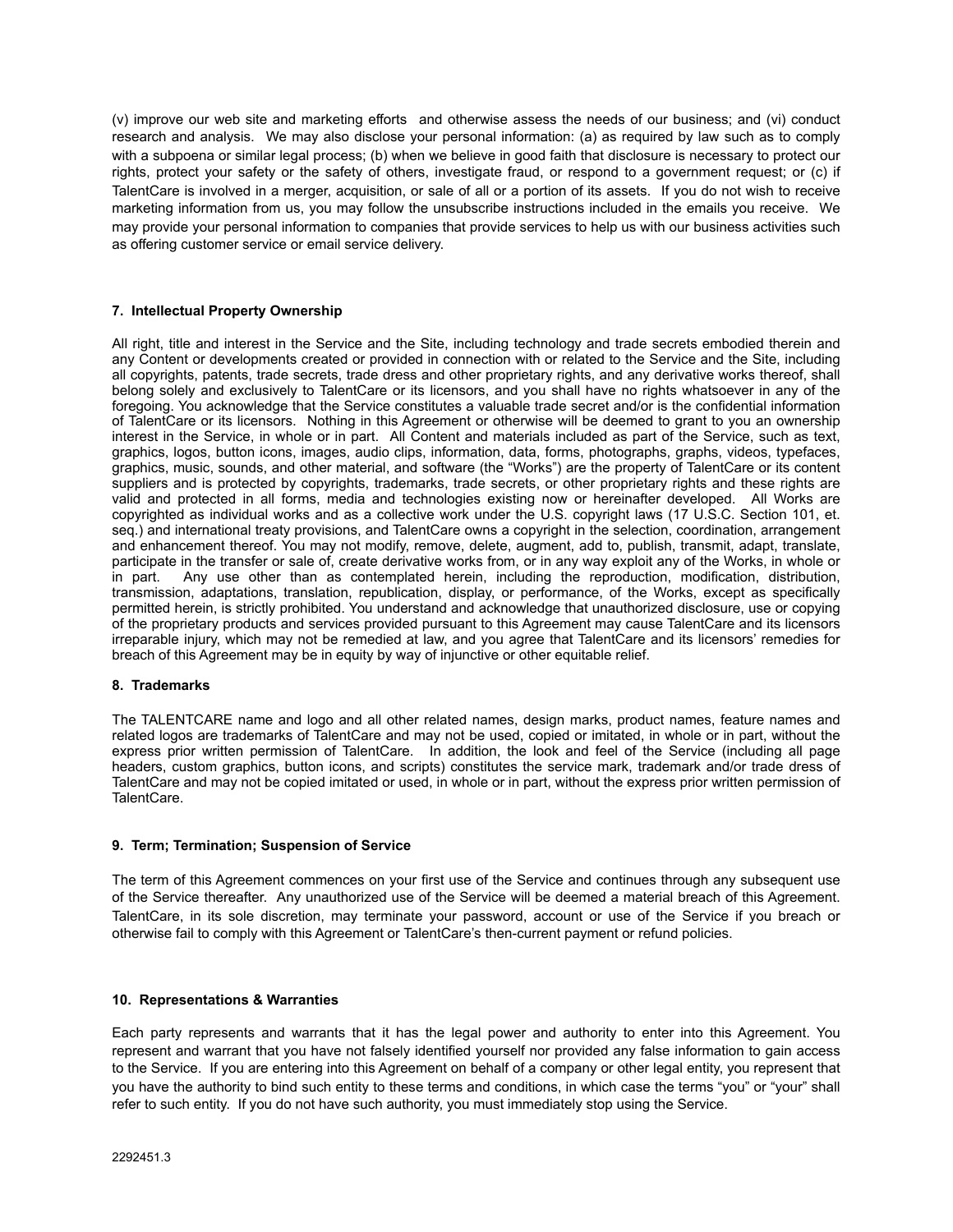## **11. Indemnification**

You shall defend, indemnify and hold TalentCare harmless from and against any and all losses, damages, liabilities, costs, judgments, charges and expenses, including reasonable attorneys' fees, arising out of or relating to any act or omission by you with respect to (i) your use of the Service or (ii) your breach or violations of this Agreement.

# **12. Disclaimer of Warranties**

EXCEPT AS OTHERWISE EXPRESSLY PROVIDED IN THIS AGREEMENT, (A) THE SERVICE IS PROVIDED "AS-IS" AND "WITH ALL FAULTS", AND, TO THE MAXIMUM EXTENT PERMITTED BY APPLICABLE LAW, TALENTCARE, INCLUDING ITS AFFILIATES, SUBSIDIARIES, LICENSORS, SUBCONTRACTORS, DISTRIBUTORS, SERVICES PARTNERS, AGENTS AND MARKETING PARTNERS) AND EACH OF THEIR RESPECTIVE EMPLOYEES, DIRECTORS AND OFFICERS (INDIVIDUALLY, A "TALENTCARE PARTY" AND COLLECTIVELY, THE "TALENTCARE PARTIES") DISCLAIM ALL REPRESENTATIONS, WARRANTIES AND CONDITIONS OF ANY KIND, EXPRESS OR IMPLIED, REGARDING THE SERVICE, OR OTHERWISE RELATING TO THIS AGREEMENT, INCLUDING WARRANTIES AND CONDITIONS OF FITNESS FOR A PARTICULAR PURPOSE, MERCHANTABILITY, MERCHANTABLE QUALITY, NON-INFRINGEMENT AND ACCURACY AND NON-INTERFERENCE; (B) NEITHER TALENTCARE NOR ANY TALENTCARE PARTY WARRANTS THAT (i) THE SERVICE IS OR WILL BE SECURE, ACCURATE, COMPLETE, UNINTERRUPTED, WITHOUT ERROR, OR FREE OF VIRUSES, WORMS, OTHER HARMFUL COMPONENTS, OR OTHER PROGRAM LIMITATIONS, (ii) THE SERVICE WILL MEET YOUR REQUIREMENTS, (iii) THE RESULTS THAT MAY BE OBTAINED FROM THE USE OF THE SERVICE WILL BE ACCURATE OR RELIABLE, (iv) ANY ERRORS IN THE SERVICE WILL BE CORRECTED; (C) YOU ASSUME THE ENTIRE COST OF ALL NECESSARY SERVICING, REPAIR, OR CORRECTION OF PROBLEMS CAUSED BY VIRUSES OR OTHER HARMFUL COMPONENTS, UNLESS SUCH ERRORS OR VIRUSES ARE THE DIRECT RESULT OF TALENTCARE'S GROSS NEGLIGENCE OR WILLFUL MISCONDUCT; (D) TALENTCARE AND THE TALENTCARE PARTIES, JOINTLY AND SEVERALLY, DISCLAIM AND MAKE NO WARRANTIES OR REPRESENTATIONS AS TO THE ACCURACY, QUALITY, RELIABILITY, SUITABILITY, COMPLETENESS, TRUTHFULNESS, USEFULNESS, OR EFFECTIVENESS OF THE FORMS, DATA, REPORTS, RESULTS OR OTHER INFORMATION OBTAINED, GENERATED OR OTHERWISE RECEIVED BY YOU FROM ACCESSING AND/OR USING THE SERVICE OR OTHERWISE RELATING TO THIS AGREEMENT, AND (E) USE OF THE SERVICE IS ENTIRELY AT YOUR OWN RISK AND NEITHER TALENTCARE NOR ANY OF THE TALENTCARE PARTIES SHALL HAVE ANY LIABILITY OR RESPONSIBILITY THEREFOR.

## **13. Interruption of Service**

YOU AGREE THAT THE OPERATION AND AVAILABILITY OF THE SYSTEMS USED FOR ACCESSING AND INTERACTING WITH THE SERVICE, INCLUDING, THE PUBLIC TELEPHONE, COMPUTER NETWORKS AND THE INTERNET OR TO TRANSMIT INFORMATION, WHETHER OR NOT SUPPLIED BY YOU OR TALENTCARE, CAN BE UNPREDICTABLE AND MAY, FROM TIME TO TIME, INTERFERE WITH OR PREVENT THE ACCESS TO AND/OR THE USE OR OPERATION OF THE SERVICE. NEITHER TALENTCARE NOR ANY OF THE TALENTCARE PARTIES SHALL BE LIABILE FOR ANY INTERFERENCE WITH OR PREVENTION OF YOUR ACCESS TO AND/OR USE OF THE SERVICE.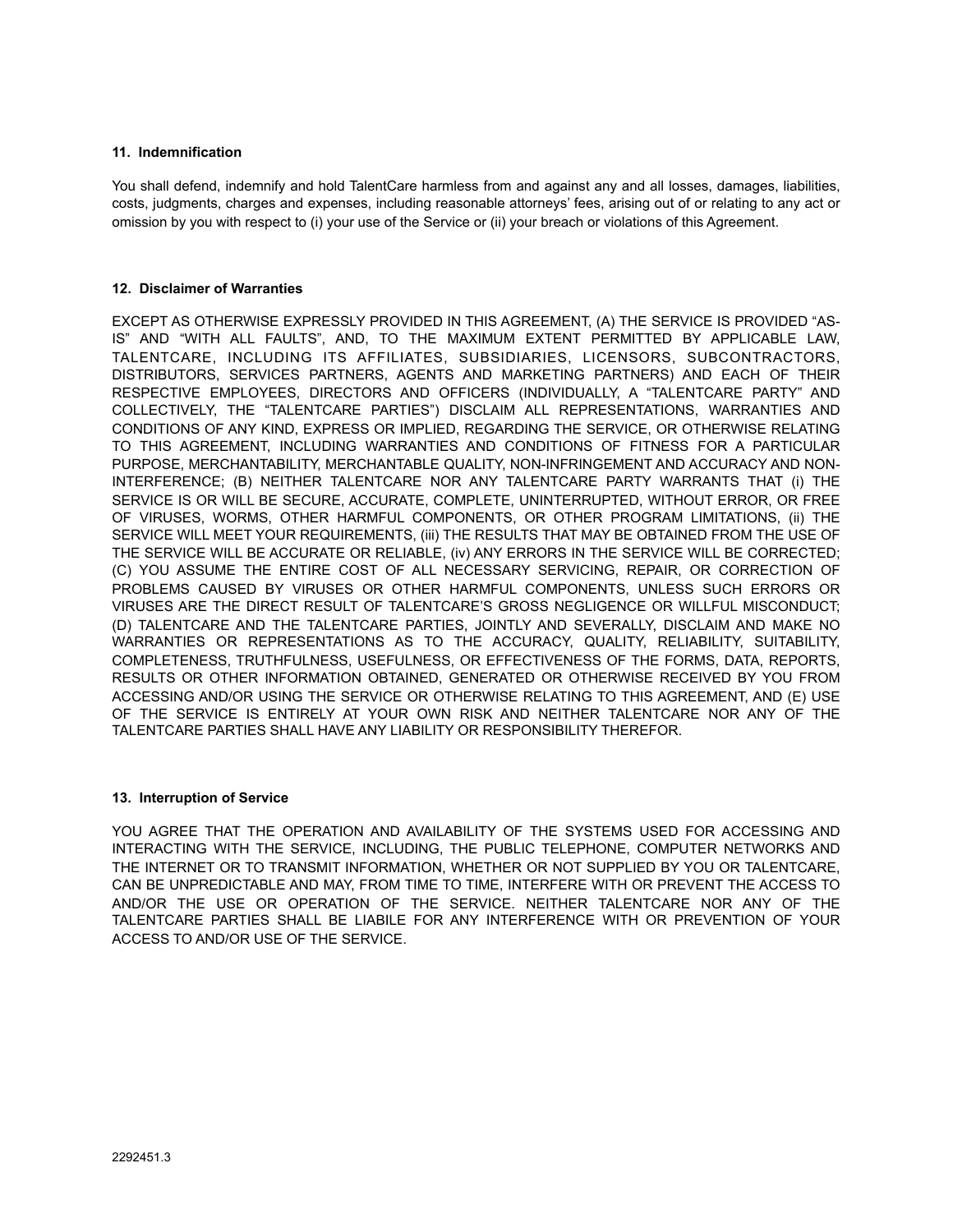### **14. Limitation of Liability**

NOTWITHSTANDING ANYTHING TO THE CONTRARY IN THIS AGREEMENT, IN NO EVENT WHATSOEVER SHALL TALENTCARE BE LIABLE FOR ANY INDIRECT, SPECIAL, INCIDENTAL, PUNITIVE OR CONSEQUENTIAL DAMAGES, INCLUDING BUT NOT LIMITED TO LOSS OF PROFITS, LOST TIME OR GOOD WILL, EVEN IF TALENTCARE HAS BEEN ADVISED OF THE POSSIBILITY OF SUCH DAMAGES, WHETHER IN CONTRACT, TORT (INCLUDING NEGLIGENCE), STRICT LIABILITY OR OTHERWISE. TALENTCARE SHALL NOT BE LIABLE FOR ANY CLAIMS AGAINST YOU BY THIRD PARTIES. IN NO EVENT SHALL THE MAXIMUM CUMULATIVE LIABILITY OF TALENTCARE IN CONNECTION WITH THE SERVICE AND/OR THIS AGREEMENT, REGARDLESS OF THE FORM OF ACTION, EXCEED THE AMOUNT OF THE PAYMENTS MADE TO TALENTCARE FOR THE SPECIFIC SERVICE(S) GIVING RISE TO SUCH CLAIM IN THE SIX (6) MONTHS PRIOR TO SUCH CLAIM. NO ACTION, REGARDLESS OF FORM, ARISING FROM OR PERTAINING TO THE SERVICE MAY BE BROUGHT BY YOU MORE THAN ONE (1) YEAR AFTER SUCH ACTION HAS ACCRUED. YOU ACKNOWLEDGE THAT THESE LIMITATIONS OF LIABILITY SHALL APPLY EVEN IF THE REMEDIES FAIL THEIR ESSENTIAL PURPOSE AND THAT, WITHOUT THESE LIMITATIONS, YOU WOULD HAVE PAID A HIGHER FEE FOR THE SERVICE PROVIDED HEREUNDER. Certain states and/or jurisdictions do not allow the exclusion of implied warranties or limitation of liability for incidental, consequential or certain other types of damages, so the exclusions set forth above may not apply to you.

## **15. Linking Disclaimers**

As a convenience to you, TalentCare may provide, through the Service, links to Web sites operated by other entities (collectively, the "Linked Sites"). If you use any Linked Sites, you will leave TalentCare's site. If you decide to visit any Linked Site, you do so at your own risk and it is your responsibility to take all protective measures to guard against viruses and other destructive elements. Linked Sites, regardless of the linking form (e.g., hotlinks, hypertext links, IMG links) are not maintained, controlled or otherwise governed by TalentCare. The content, accuracy, opinions expressed, and other links provided by Linked Sites are not investigated, verified, monitored, or endorsed by TalentCare. TalentCare does not endorse, make any representations regarding or warrant any information, goods and/or services appearing or offered on any Linked Site, other than linked information authored by TalentCare. Links accessible through the Service do not imply that TalentCare sponsors, endorses, is affiliated or associated with, or is legally authorized to use any trademark, trade name, logo or copyright symbol displayed in or accessible through the links, or that any Linked Site is authorized to use any trademark, trade name, logo or copyright symbol of TalentCare or any of its affiliates or subsidiaries. Except for links to information authored by TalentCare, TalentCare is neither responsible for nor will it be liable under any theory based upon (i) any Linked Site; (ii) any information or content found on any Linked Site; or (iii) any site(s) linked to or from any Linked Site. If you decide to visit any Linked Sites and/or transact any business thereon, you do so at your own risk. TalentCare reserves the right to discontinue linking to any Linked Site at any time without prior notice.

#### **16. Notice**

TalentCare may give notice by means of a general notice via the Service, electronic mail to your e-mail address on record in TalentCare's account information, or by written communication sent by first class mail or pre-paid post to your address on record in TalentCare's account information. Such notice shall be deemed to have been given upon the expiration of 48 hours after mailing or posting (if sent by first class mail or pre-paid post) or 12 hours after sending (if sent by email). You may give notice to TalentCare (such notice shall be deemed given when received by TalentCare) at any time by any of the following: letter sent by confirmed facsimile to TalentCare at the following fax number: (512) \_\_\_\_\_\_\_\_\_\_\_; letter delivered by nationally recognized overnight delivery service or first class postage prepaid mail to TalentCare, LLC,

## **17. Our Policy Concerning Children**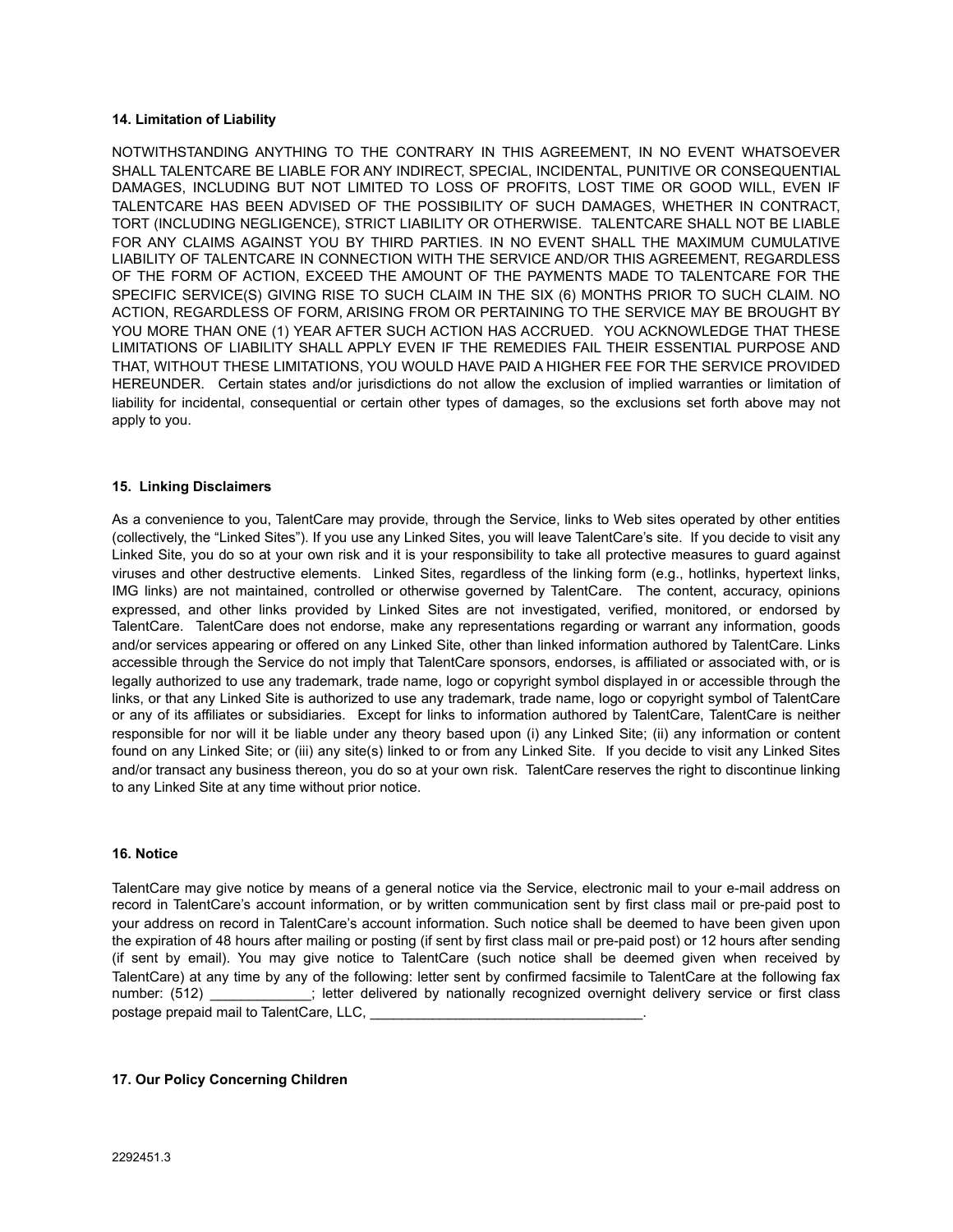The Service is not intended for use by children. USERS UNDER 18 YEARS SHOULD NOT USE THE SITE OR ACCESS THE SERVICE. Adults should not assist unauthorized children to access the Site or use the service. TalentCare will not knowingly collect, use or disclose personally identifiable information about visitors under 18 years of age.

## **18. Modification to Terms**

TalentCare reserves the right to modify the terms and conditions of this Agreement or its policies relating to the Service at any time, effective upon posting of an updated version of this Agreement on the Service. You are responsible for regularly reviewing this Agreement. Continued use of the Service after any such changes shall constitute your consent to such changes.

## **19. Assignment; Change in Control**

This Agreement may not be assigned by you without the prior written approval of TalentCare but may be assigned without your consent by TalentCare to any party acquiring all or any part of TalentCare's assets. Any actual or proposed change in control of you that results or would result in a Competitor of TalentCare directly or indirectly owning or controlling 50% or more of you shall entitle TalentCare to terminate this Agreement for cause immediately upon written notice.

### **20. Customer Communications; Disclosure**

From time-to-time TalentCare may ask whether or not you wish to receive marketing and other non-critical Servicerelated communications. You may elect not to receive such communications at that time or opt-out of receiving such communications at any subsequent time by notifying TalentCare. Because the Service is a hosted, online application, TalentCare may need to notify all users of the Service (whether or not they have opted out as described above) of important announcements regarding the operation of the Service. TalentCare reserves the right to disclose that you are a user of the Service.

### **21. General**

- a. This Agreement shall be governed by Texas law and controlling United States federal law, without regard to the choice or conflicts of law provisions of any jurisdiction or the United Nations Convention on the International Sale of Goods, and any disputes, actions, claims or causes of action arising out of or in connection with this Agreement or the Service, with the exception of claims for injunctive relief, shall be subject to the exclusive jurisdiction of the state and federal courts located in Austin, Texas.
- b. Any cause of action you may have with respect to your use of the Service must be commenced within one (1) year after the claim or cause of action arises.
- c. If any provision of this Agreement is held by a court of competent jurisdiction to be invalid or unenforceable, then such provisions shall be construed, as nearly as possible, to reflect the intentions of the invalid or unenforceable provisions, with all other provisions remaining in full force and effect.